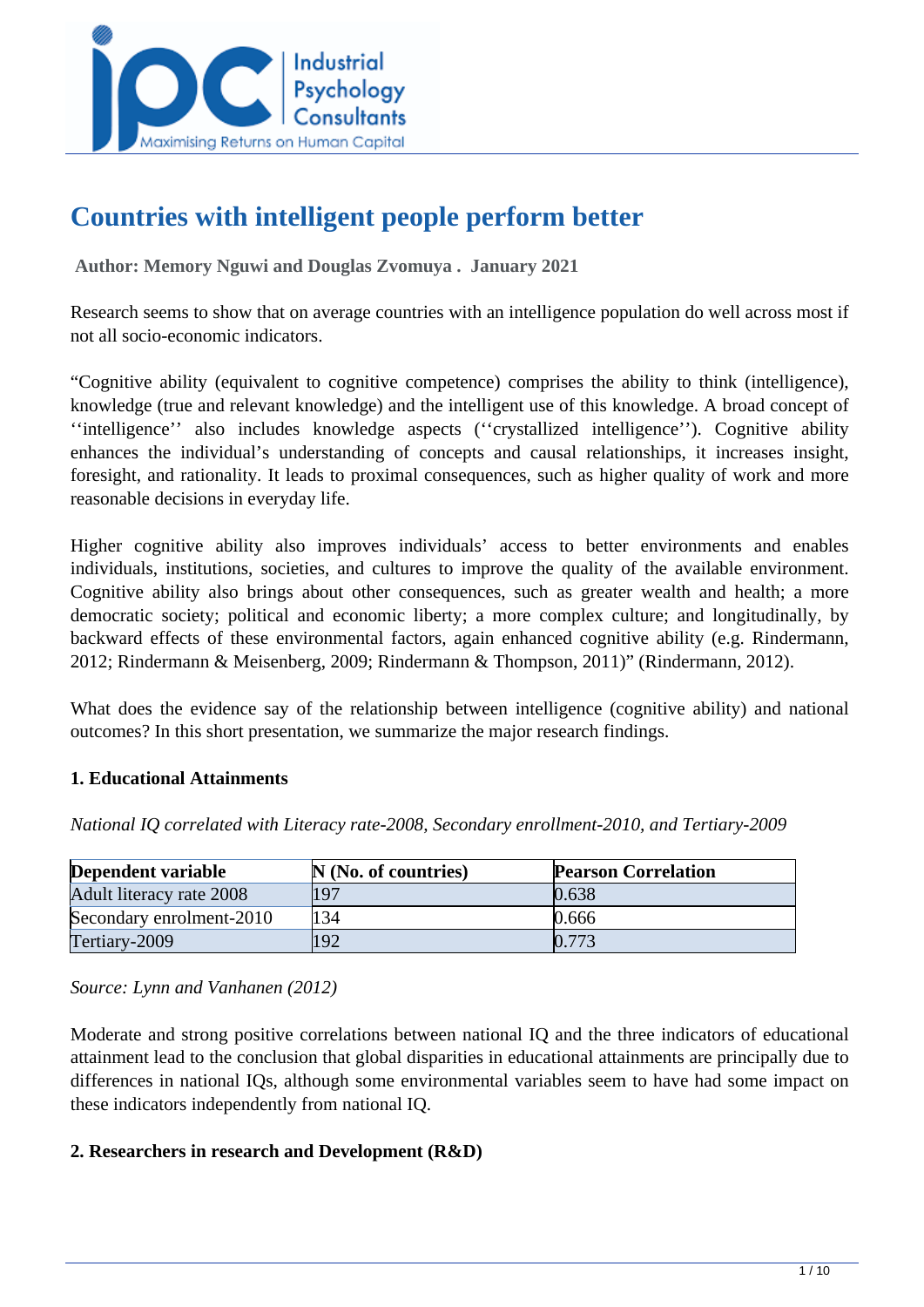

Researchers in research and development per million people in 1990-2003 (R&D), which measures the application of education and intelligence to research work is correlated at 0.666 with IQ (Lynn and Vanhanen, 2012). More intelligent nations have been much more effective in the application of education and intellectual resources to inventions and research activities than less intelligent nations. A national IQ level of 90 seems to constitute a threshold above which the relative number of researchers in R&D starts to rise.

# **3. Intelligence and Per Capita Income across Nations**

The correlations between national IQ and Purchasing Power Parity- Gross National Income (PPP-GNI-08) confirm previous studies on the positive relationship between national IQ and per capita income. All correlations are moderate or strong ranging between 0.592 to 0.695, and the explained part of variation varies from 35 to 62 per cent (Lynn and Vanhanen, 2012).

4. There is a positive and significant relationship between national IQ and economic growth except for the periods 1987-1998 and 1995-1998 were the correlations are zero.

| <b>Economic growth variables</b> | <b>N</b> Countries | r x IQ | <b>Reference</b>        |
|----------------------------------|--------------------|--------|-------------------------|
| GDP per capita, 1890 - 1910      | 28                 | .21    | Lynn & Vanhanen, 2002   |
| GDP per capita, 1910 - 1992      | 47                 | .53    | Lynn & Vanhanen, 2002   |
| GDP per capita, 1950 - 1990      | 166                | .45    | Lynn & Vanhanen, 2002   |
| GDP per capita, 1976 - 1998      | 148                | .45    | Lynn & Vanhanen, 2002   |
| GDP per capita, 1983 - 1996      | 181                | .28    | Lynn & Vanhanen, 2002   |
| GDP per capita, 1987 - 1998      | 127                | $-.01$ | Lynn & Vanhanen, 2002   |
| GDP per capita, 1995 - 1998      | 123                | $-.01$ | Lynn & Vanhanen, 2002   |
| GDP per capita, 1500 - 2000      | 109                | .71    | Lynn & Vanhanen, 2006   |
| GDP per capita %, 1950 - 2001    | 132                | .39    | Lynn & Vanhanen, 2006   |
| GDP per capita \$, 1950 - 2001   | 132                | .75    | Lynn & Vanhanen, 2006   |
| GDP per capita, 1990 - 2002      | 145                | $-.06$ | Lynn & Vanhanen, 2006   |
| Economic growth, 1950 - 1990     | 185                | .44    | Rindermann, 2008        |
| Economic growth, 1975 - 2005     | 126                | .37    | Meisenberg, 2011        |
| Economic growth, 1975 - 2005     | 71                 | .47    | Meisenberg & Lynn, 2011 |

The principal conclusion to be drawn from these studies is that national IQs predict economic growth rates over very long periods, such as 1500-2000 given in row 10, for which the correlation is . 71. Over shorter periods such as 1950-1990 given in row 14, the correlation is lower at .44. Over very short periods such as 1990-2002, the correlation is zero (-.06). The explanation for this is that various shocks such as wars, large increases in the price of oil and so on, reduce the growth rate of some countries in the short term, but over the long term these have little effect and national IQ emerges as the major determinant of economic growth rates.

This conclusion may be surprising to economists because theoretically it would be expected that low IQ countries would have faster economic growth rates than high IQ countries because of what Weede and Kämpf (2002) call "the advantage of backwardness". This advantage should be present because of the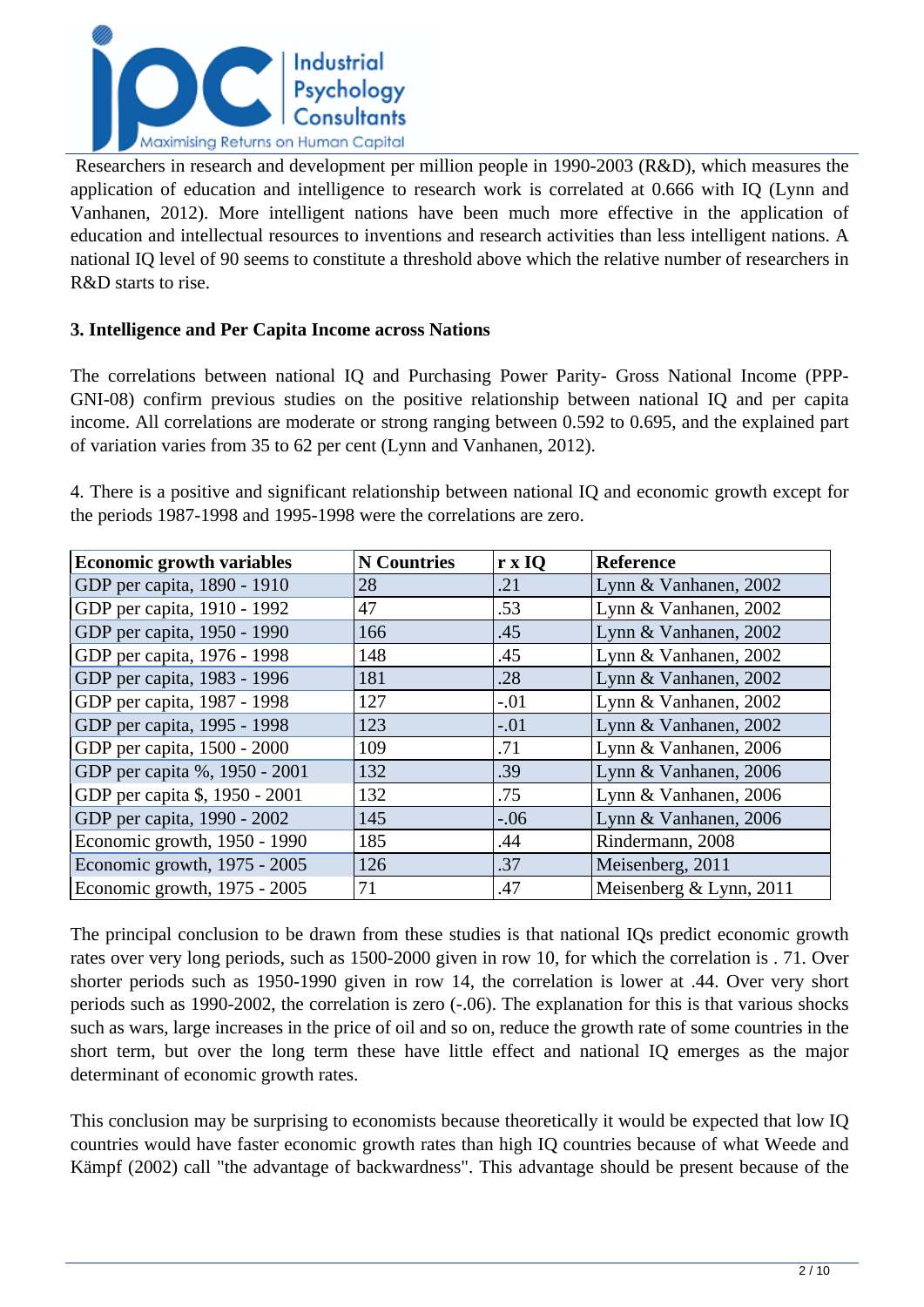

potential of poor countries to adopt the technologies and management practices of wealthier countries, whereas wealthier countries depend on innovation. However, the studies summarized in this section show that this is not so and that the correlation between national IQs and economic growth over the long period is positive. Meisenberg (2011) discuss this question and suggests that the explanation may be that a high IQ population is more likely to establish effective economic institutions that favour economic growth.

# **5. Poverty**

The international criteria for defining poverty as a population living below \$1.25 a day (%) and population below \$2 a day (%), UNDP's Multidimensional Poverty Index (MPI-00-08) are used. The period covered is between 1993 to 2008. The correlations are shown below.

| Dependent variable            | N (No. of countries) | <b>Pearson Correlation</b> |
|-------------------------------|----------------------|----------------------------|
| Population below \$1.25 a day | 101                  | -.667                      |
| Population below \$2 a day    | 101                  | $-710$                     |
| <b>MPI-00-08</b>              | 100                  | L.773                      |

All correlations are negative. National IQ explains 43-61 per cent of the variation in the three measures of poverty. The level of poverty tends to decrease when the level of national IQ rises.

# **6. IQ and Economic volatility**

Hafer (2019) has shown that IQ is negatively correlated with economic volatility at -.54 even after controlling for other variables, the relationship remained. On average, high IQ countries are more likely to experience lower growth volatility.

# **7. Income Inequality**

Two indicators are used to measure differences in the level of economic inequality within countries: Gini index and the percentage share of income or consumption of the highest 20%.

| Dependent variable | N (No. of countries) | <b>Pearson Correlation</b> |
|--------------------|----------------------|----------------------------|
| Gini               | 147                  | $-.466$                    |
| Highest 20%        | 147                  | L.470                      |

Gini and Highest 20% are negatively correlated with national IQ, but correlations are relatively weak. National IQ is related to the level of economic inequality, but the relationship is not strong.

#### **8. IQ and Big government and Corruption**

Row 1 gives a correlation of -.47 between national IQs and "big government" defined as government expenditure as a percentage of GDP, 1980-89. The negative correlation indicates that high IQ nations have less "big government".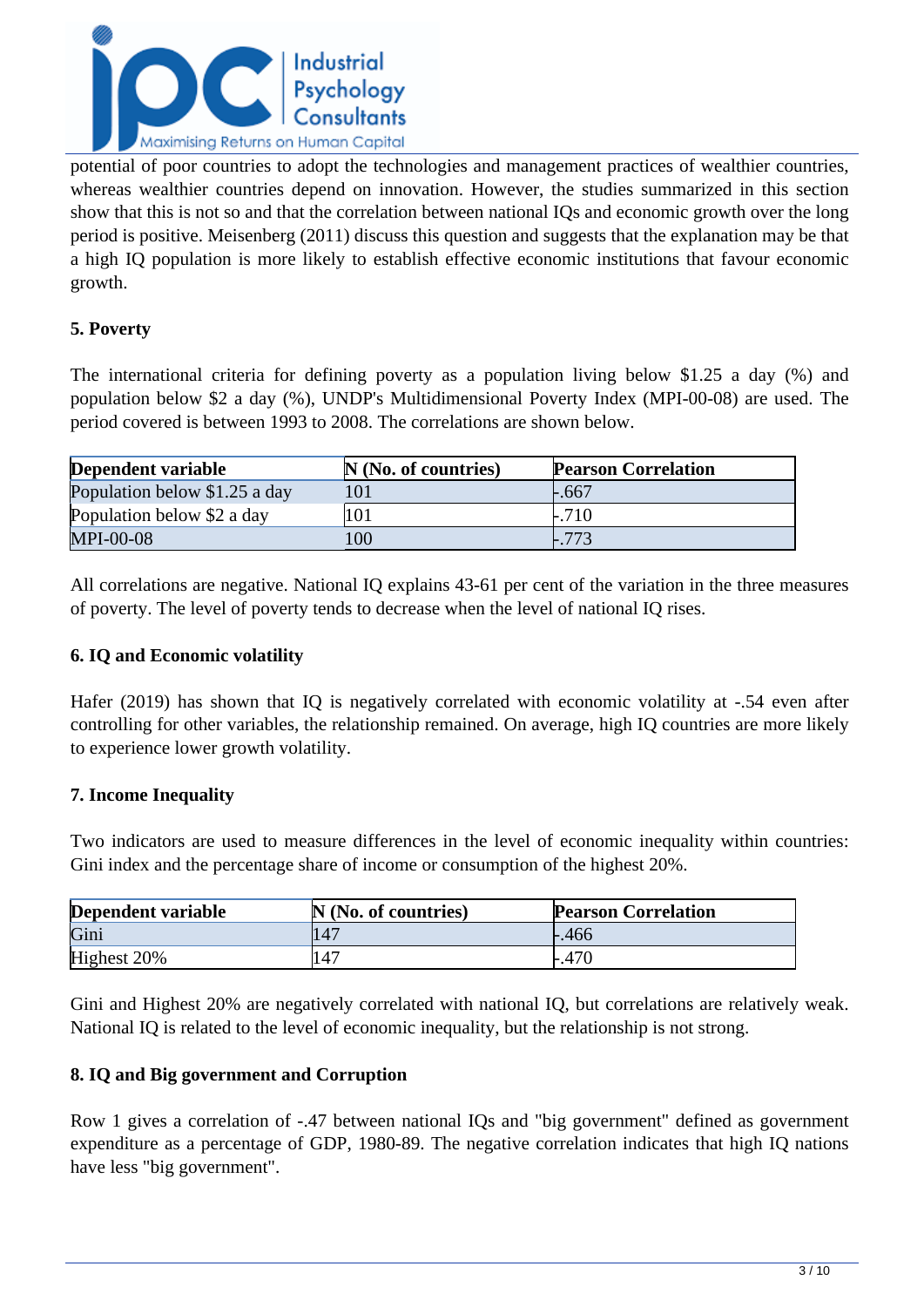

Row 2 gives a correlation of .64 between national IQ and the efficiency of bureaucracy measured as quality and speed of decisions made by public officials.

Rows 3 through 10 give eight negative correlations ranging from -.27 to -.68 between national IQs and the amount of corruption measured as the Corruption Perception Index (CPI). The negative correlations show that there is less corruption in high IQ countries. The explanation for this proposed by Potrafke (2012, p. 109) is that "intelligent people have longer time horizons" and can understand that corruption is likely to have negative effects over the long term.

| <b>Variable</b>         | <b>N</b> Countries | r x IQ | Reference             |
|-------------------------|--------------------|--------|-----------------------|
| Big government          | 138                | $-.47$ | Rindermann, 2008      |
| Bureaucracy: quality    | 140                | .64    | Rindermann, 2008a     |
| Corruption, 1999 - 2003 | 81                 | $-.68$ | Meisenberg, 2004      |
| Corruption, 1999 - 2003 | 126                | $-.54$ | Meisenberg, 2004      |
| Corruption: 2003        | 132                | $-.59$ | Lynn & Vanhanen, 2006 |
| Corruption, 1999 - 2005 | 55                 | $-.62$ | Lynn et al., 2007     |
| Corruption, 1980 - 2003 | 132                | $-.60$ | Rindermann, 2008a     |
| Corruption, 2006        | 125                | $-.64$ | Potrafke, 2012        |
| Corruption, 1996        | 120                | $-.27$ | Meisenberg, 2012a     |
| Corruption, 1990 - 2000 | 120                | $-.67$ | Meisenberg, 2012a     |

# **9. Democracy, failed state and institutional quality**

Rows 11 through 16 give six correlations ranging from .53 to .79 between national IQs and the amount of democracy measured as the extent to which countries have established democracies. Vanhanen (2009) proposed that the explanation for this is that "people in countries with low national IQs are not as able to organize themselves, to take part in national politics, and to defend their rights against those in power as people in countries with higher national IQs" (Vanhanen, 2009, p. 70). Rows 17 and 18 confirm these positive correlations (.57 and .58) using a different measure of democracy defined as the averaged scores of political rights and civil liberties and based on 126 and 82 nations.

Row 19 gives a correlation of -.58 between national IQs and the Failed State Index, a measure of state vulnerability to political breakdown. Row 20 gives a correlation of .72 between national IQs and institutional quality measured by the Doing Business Index, a measure of the ease of conducting business transactions in 21Asian countries.

| <b>Variable</b>        | <b>N</b> Countries | r x IQ | <b>Reference</b>      |
|------------------------|--------------------|--------|-----------------------|
| Democracy, 2002        | 192                | .53    | Lynn & Vanhanen, 2006 |
| Democracy, 1950 - 2004 | 183                | .56    | Rindermann, 2008a     |
| Democracy, 1996 - 2000 | 17                 | .79    | Rindermann, 2008b     |
| Democracy              | 170                | .65    | Meisenberg, 2009      |
| Democracy              | 172                | .58    | Vanhanen, 2009        |
|                        |                    |        |                       |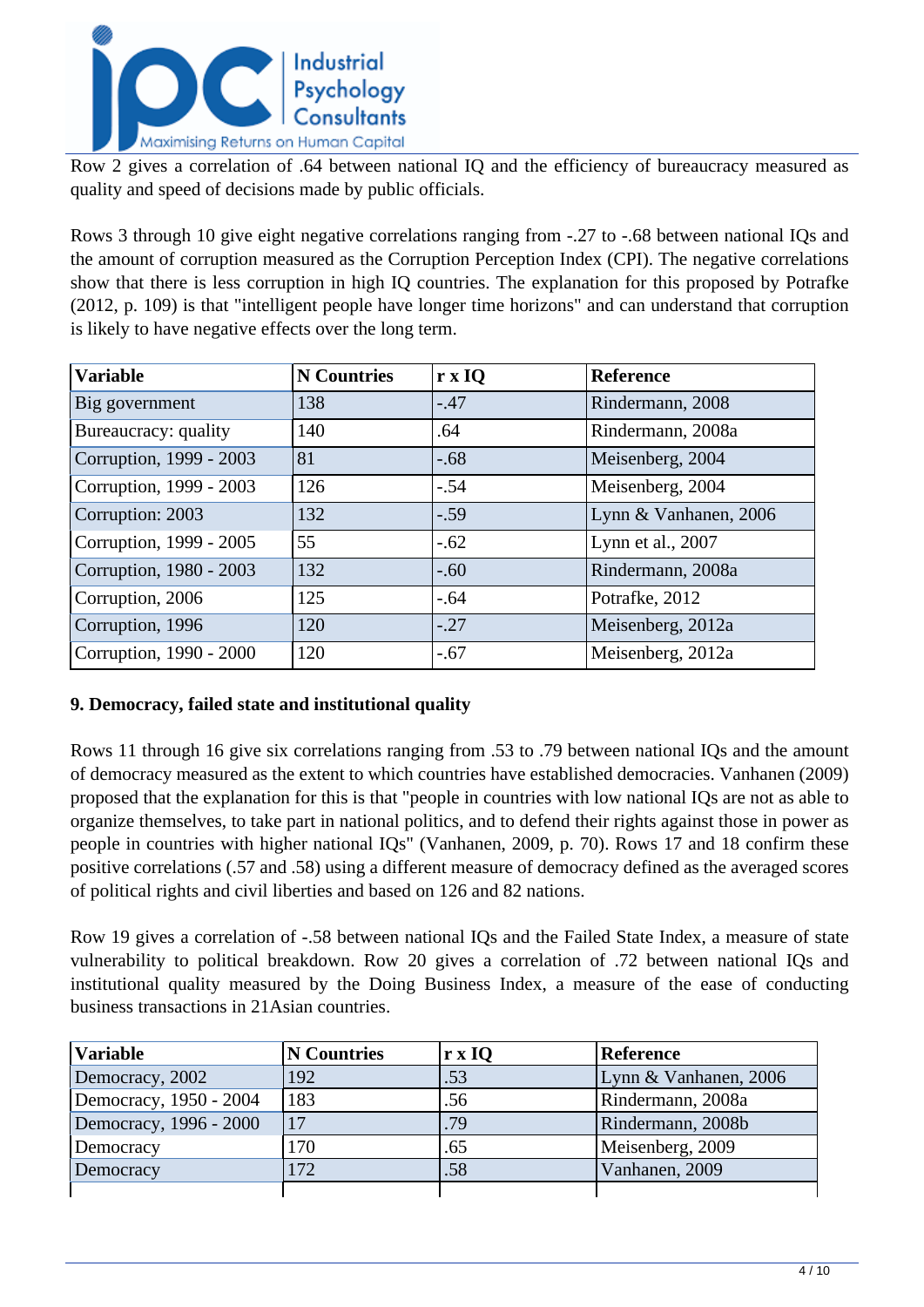

| Democracy, 1950 - 2004 | 84  | .60    | Rindermann et al., 2009 |
|------------------------|-----|--------|-------------------------|
| Democracy/Freedom      | 126 | .57    | Meisenberg, 2011        |
| Democracy/Freedom      | 82  | .58    | Meisenberg, 2011        |
| Failed state index     | 117 | $-.58$ | Voracek, 2011           |
| Institutional quality  |     | .70    | Jones, $2011$           |

### **10. Political freedom, power resources, property rights and rule of law**

Rows 21 through 25 give five correlations ranging from .49 to .77 between national IQs and the amount of political freedom and citizens' legal rights. Row 26 gives a correlation of .75 between national IQs and "Power Resources" defined as an index of the equality of the distribution of important intellectual and economic power resources. The positive correlation shows that countries with higher IQs have a more equal distribution of this power. Row 27 gives a correlation of .17 between national IQs and property rights measured as security of property rights and includes the efficiency of government bureaucracy. The correlation is quite low and only statistically significant at  $p<1$ .

Rows 28 through 30 give correlations ranging from .62 to .82 between national IQs and the rule of law defined as an index of the independence of the judiciary and the ability of the citizen to enforce contracts in courts of law.

| <b>Variable</b>          | <b>N</b> Countries | r x IQ | <b>Reference</b>        |
|--------------------------|--------------------|--------|-------------------------|
| Political freedom        | 81                 | .65    | Meisenberg, 2004        |
| Political freedom        | 55                 | .61    | Lynn et al., 2007       |
| Political freedom/rights | 17                 | .77    | Rindermann, 2008b       |
| Political freedom        | 170                | .49    | Meisenberg, 2009        |
| Political freedom, 1997  | 86                 | .62    | Rindermann et al., 2009 |
| Power resources          | 172                | .75    | Vanhanen, 2009          |
| Property rights          | 98                 | .17    | Ram, 2007               |
| Rule of law, 1970 - 2000 | 131                | .64    | Rindermann, 2008a       |
| Rule of law, 2000        | 17                 | .82    | Rindermann, 2008b       |
| Rule of law, 1970 - 2000 | 84                 | .62    | Rindermann et al., 2009 |

#### **11. National IQ of political leaders and state capacity**

Jones and Olken (2005), using a unique instrument for change in leadership based on deaths of leaders while in office, provide empirical evidence that leaders do cause economic growth. Besley, Montalvo and Reynal?Querol (2011) further provide empirical evidence that the educational attainment of leaders matters for economic growth. Dreher et al. (2009) show that reforms are more likely during the tenure of former entrepreneurs. Entrepreneurs belonging to a left-wing party are more successful in inducing reforms than a member of a right-wing party with the same previous profession. Former professional scientists also promote reforms, the more so, the longer they stay in office. The impact of politicians' education is not robust and depends on the method of estimation. So, does the cognitive capacity of political leaders to influence state capacity?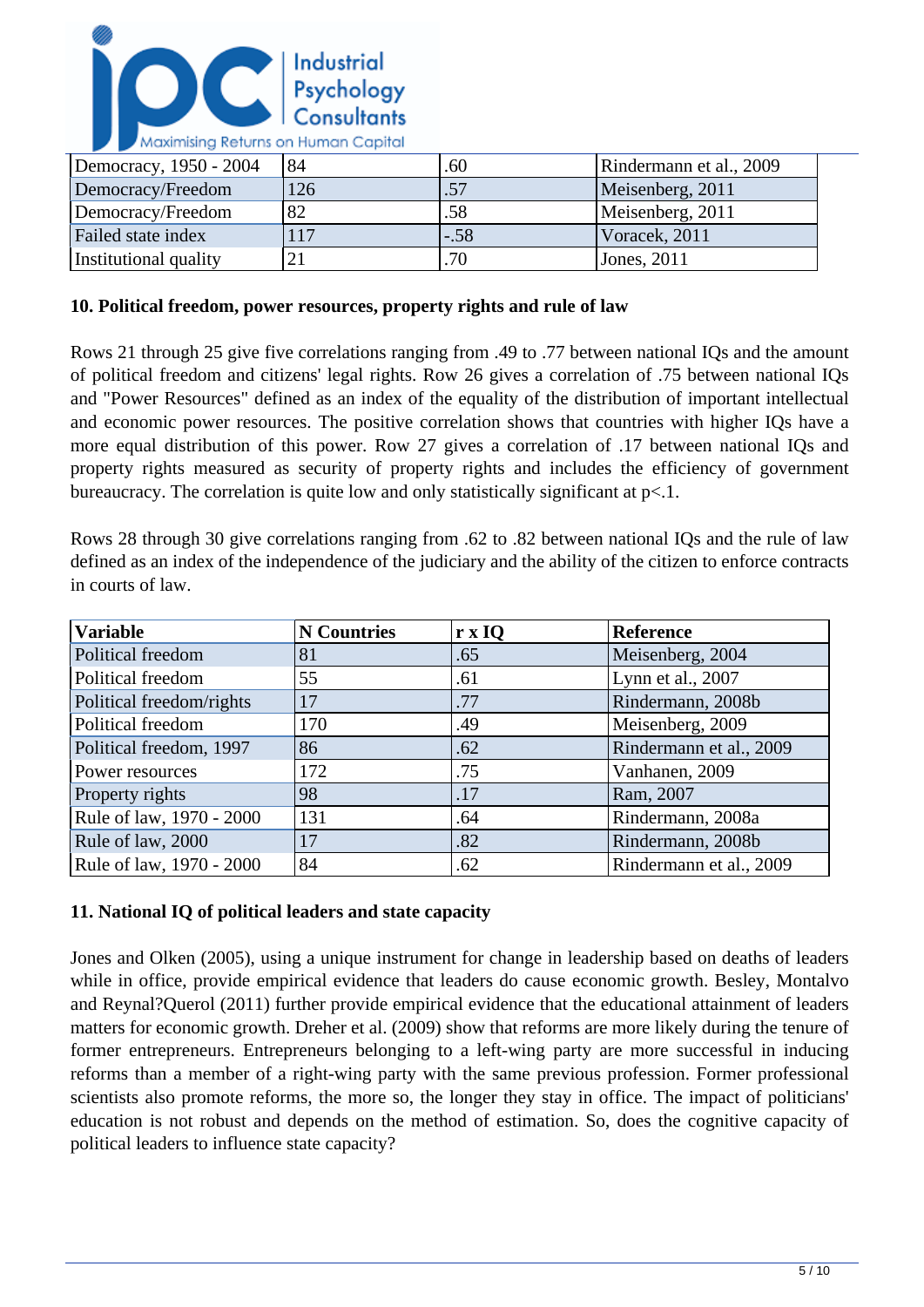

Kodila-Tedika (2013) found there is a positive linear relationship between the state capacity and IQ of leading politicians across the world, but in Africa, this conclusion is reversed. The correlation is .37 (pvalue = .0095) for state capacity and IQ of politicians for all countries but a negative beta of -.12 for African political leaders.

# **12. National IQ and Health**

Studies show that intelligence is positively associated with good health and low mortality among individuals and that the same association would be present across nations. Studies showing that this is the case are summarized below.

Row 1 gives a correlation of -.48 between national IQ and low birth weight defined as below 2500 gr. showing that the incidence of babies with low birth weight is greater in low IQ countries. Barber (2005) suggests the likely explanation is that the incidence of low birth weight is determined largely by the incidence of malnutrition and diseases and that these are partly determined by national IQ. Rows 2 through 8 give seven studies showing negative correlations ranging from -.21 to -.52 between national IQ and various measures of the incidence of HIV and AIDS. The negative correlations show that HIV and AIDS are more prevalent in low IQ countries.

| <b>Variable</b>         | <b>N</b> Countries | $r \times IQ$ | <b>Reference</b>              |
|-------------------------|--------------------|---------------|-------------------------------|
| Low birth weight        | 81                 | $-.48$        | Barber, 2005                  |
| <b>HIV/AIDS</b>         | 129                | $-.46$        | Templer, 2008                 |
| HIV: percent, 2001 - 3  | 165                | $-.48$        | Rindermann, 2008a             |
| HIV: percent            | 165                | $-.48$        | Rindermann & Meisenberg, 2009 |
| HIV: percent            | 82                 | $-.30$        | Rindermann et al., 2009       |
| AIDS: percent, 2001 - 3 | 83                 | $-.21$        | Rindermann et al., 2009       |
| HIV: percent            | 113                | $-.52$        | Rushton & Templer, 2009       |
| HIV/AIDS: death         | 104                | $-.47$        | Reeve, 2009                   |
| Infant mortality        | 81                 | $-.34$        | Barber, 2005                  |
| Infant mortality        | 149                | $-.77$        | Lynn & Vanhanen, 2006         |

Rows 9 through 14 give six studies showing negative correlations ranging from -.34 to -.84 between national IQ and rates of infant mortality. The negative correlations show that rates of infant mortality are higher in low IQ countries. Kanazawa (2006) reports a negative correlation of -.84 based on 126 countries and notes that "the unstandardized regression coefficient of 22.5816 for national IQ . . . means that each additional point in the mean IQ of a population saves more than two and half infants from death per 1,000 live births." Rows 15 through 22 give eight studies showing positive correlations ranging from .51 to .84 between national IQ and life expectancy. Row 23 gives a negative correlation of -.49 between national IQs and the percentage of children with malnutrition. Nations with low IQs have low per capita income  $(r = -.74)$  and these populations are unable to provide their children with good quality nutrition. Rows 24 and 25 give negative correlations -.72 and -.65 between national IQ and maternal mortality probably reflecting the greater prevalence of infectious diseases and lower health care in low IQ countries.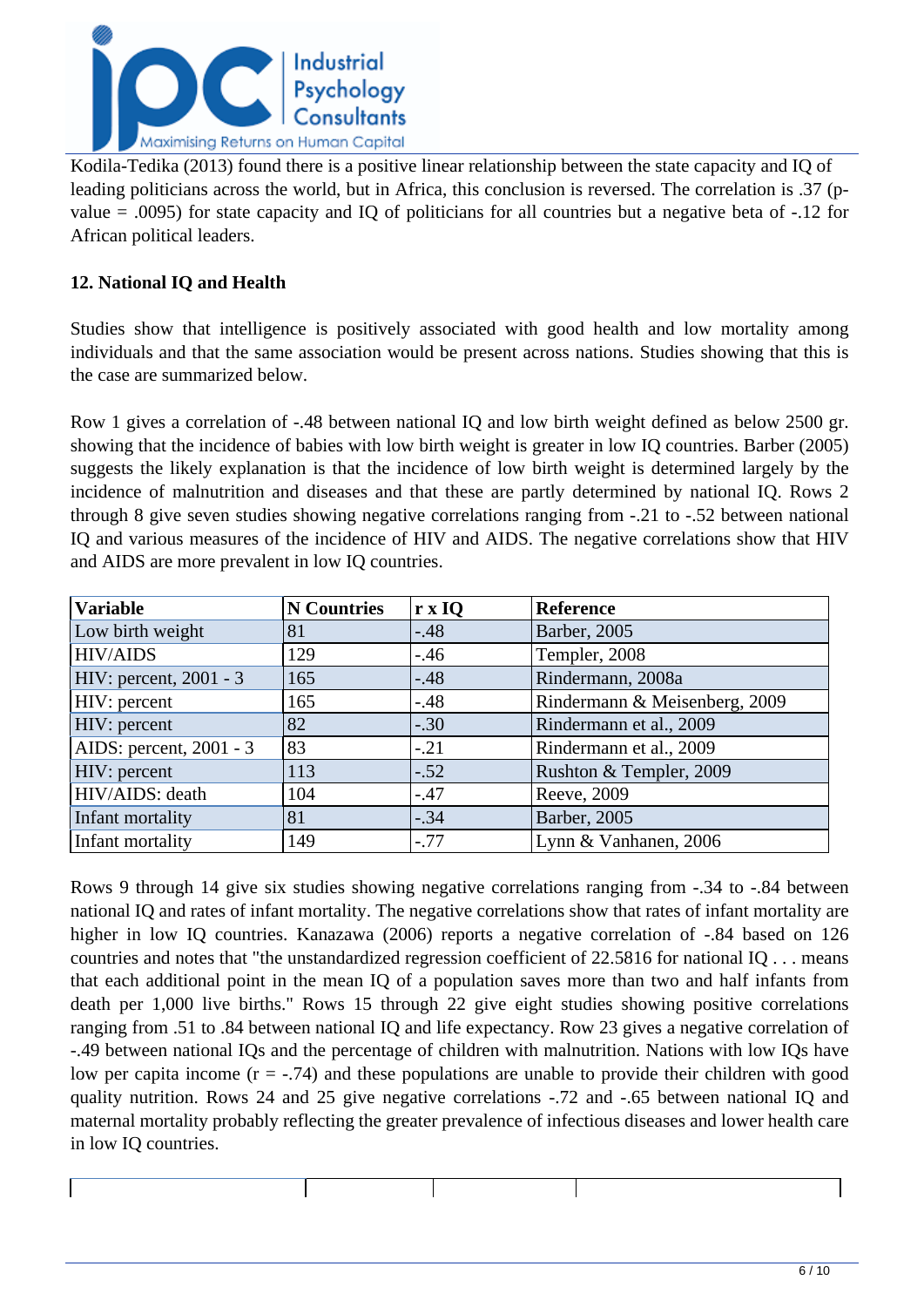

| <b>Variable</b>        | <b>N</b> Countries | r x IQ | <b>Reference</b>        |
|------------------------|--------------------|--------|-------------------------|
| Infant mortality       | 126                | $-.84$ | Kanazawa, 2006          |
| Infant mortality       | 129                | $-.84$ | Templer, 2008           |
| Infant mortality       | 116                | $-.67$ | Rushton & Templer, 2009 |
| Infant mortality       | 191                | $-.69$ | Reeve, 2009             |
| Life expectancy, 2002  | 192                | .75    | Lynn & Vanhanen, 2006   |
| Life expectancy, men   | 126                | .78    | Kanazawa, 2006          |
| Life expectancy, women | 126                | .82    | Kanazawa, 2006          |
| Life expectancy        | 56                 | .76    | Lynn et al., 2007       |
| Life expectancy        | 98                 | .51    | Ram, 2007               |
| Life expectancy        | 129                | .84    | Templer, 2008           |
| Life expectancy        | 116                | .74    | Rushton & Templer, 2009 |
| Life expectancy        | 190                | .75    | Reeve, 2009             |
| Malnutrition           | 120                | $-.49$ | Lynn & Meisenberg, 2011 |
| Mortality: maternal    | 149                | $-.73$ | Lynn & Vanhanen, 2006   |
| Mortality: maternal    | 131                | $-.65$ | Reeve, 2009             |

# **13. Intelligence and Fertility**

There is a negative association between national IQ and fertility – a phenomenon that is now known as dysgenic fertility first observed by Galton.

| <b>Variable</b>        | <b>N</b> Countries | r x IQ | <b>Reference</b>        |  |
|------------------------|--------------------|--------|-------------------------|--|
| Fertility              | 57                 | $-.80$ | Lynn et al., $2007$     |  |
| Fertility              | 192                | $-.73$ | Lynn & Harvey, 2008     |  |
| Fertility              | 111                | $-.71$ | Shatz, 2008             |  |
| Fertility, 1960 - 84   | 130                | $-.73$ | Rindermann, 2008a       |  |
| Fertility              | 192                | $-.73$ | Reeve, 2009             |  |
| Fertility, 2000 - 2005 | 170                | $-.83$ | Meisenberg, 2009        |  |
| Fertility              | 192                | $-.72$ | Dama, 2011              |  |
| Birth rate             | 129                | $-.85$ | Templer, 2008           |  |
| Birth rate             | 116                | $-.76$ | Rushton & Templer, 2009 |  |
| Maternal age           | 172                | .29    | Dama, 2011              |  |
| Population growth rate | 111                | $-.52$ | Shatz, 2008             |  |
| Population pyramids    | 162                | .81    | Lynn & Vanhanen, 2006   |  |
| Sex ratio              | 192                | .57    | Dama, 2011              |  |

# **14. Crime and Intelligence**

There is a negative relationship between national IQ and crime rate.

| <b>Variable</b> | N Countries | r x IO | <b>Reference</b>     |
|-----------------|-------------|--------|----------------------|
| Homicide, 1970s | 70          | $-.50$ | Lester, 2003         |
| Homicide, 1990s |             | $-.82$ | Templer et al., 2007 |
|                 |             |        |                      |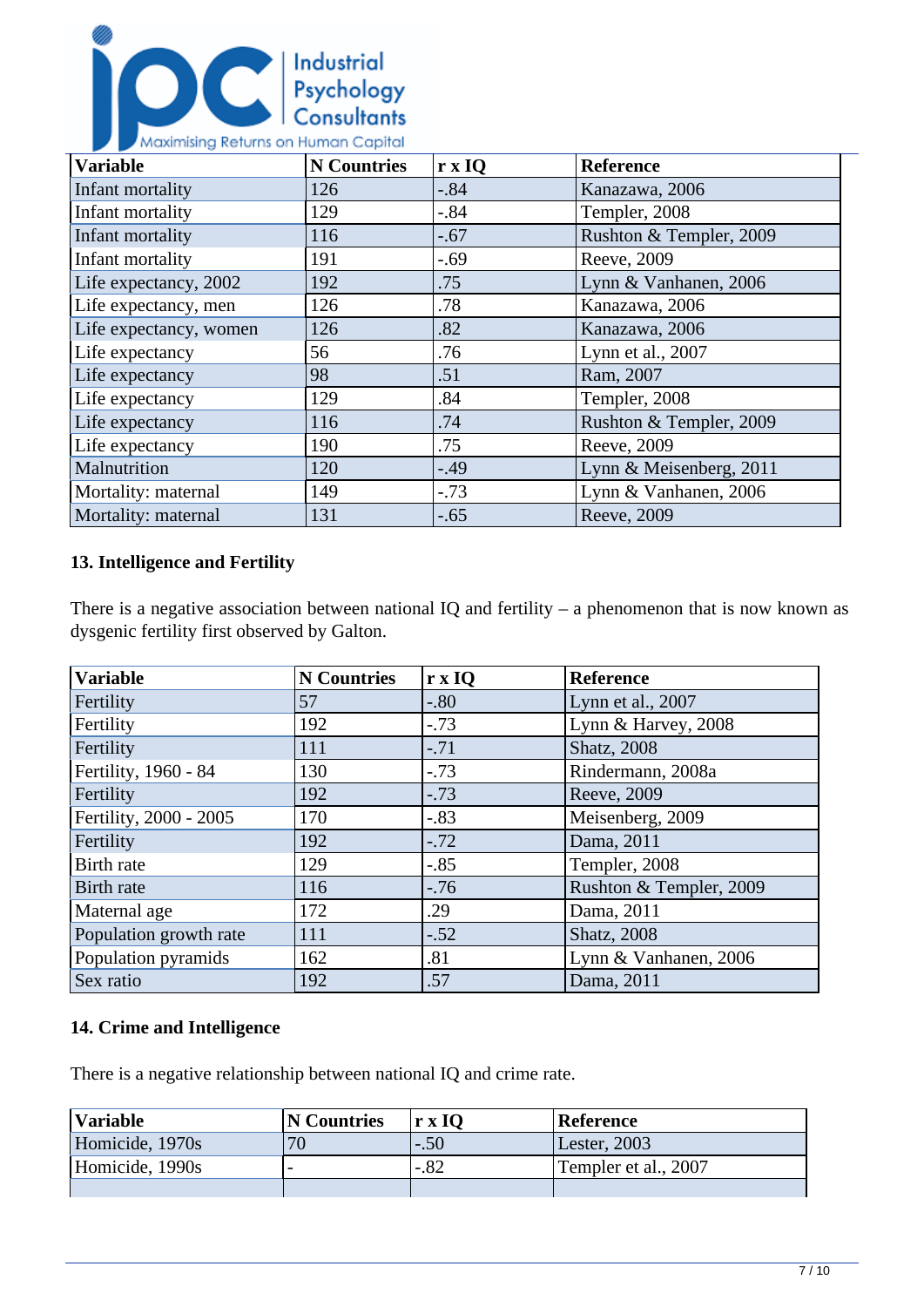

| Homicide, 1990s | 116 | $-0.25$ | <b>Rushton &amp; Templer, 2009</b> |
|-----------------|-----|---------|------------------------------------|
| Rape, 1990s     | 116 | $-.29$  | Rushton & Templer, 2009            |
| Assault, 1990s  | 116 | $L-21$  | <b>Rushton &amp; Templer, 2009</b> |

# **15. National IQ and Liberalism-Conservatism**

There is a liberalism-conservatism dimension of political and social values. Liberalism can be defined as a syndrome of values including sympathetic attitudes to the poor, the unemployed, immigrants, criminals, alcoholics, drug addicts, the mentally retarded, and people with AIDS, toleration of homosexuality, prostitution and others with different views, support for abortion, lack of respect for authority, and lack of belief in religion. Conservatism consists of holding the opposite of these values. It has been shown by Kanazawa (2010) that liberalism is associated with intelligence. He reported that those who identified themselves as "very liberal" had a childhood IQ of 106.4, while those who identified themselves as "very conservative" had a childhood IQ of 94.8. Below are studies showing the relationship between national IQ and liberalism.

| Variable            | <b>N</b> Countries | r x IQ | <b>Reference</b>  |
|---------------------|--------------------|--------|-------------------|
| Liberalism          | 127                | .51    | Kanazawa, 2009    |
| Modernism           | 45                 | .74    | Meisenberg, 2004  |
| Post-Modernism      | 45                 | .43    | Meisenberg, 2004  |
| Interpersonal trust | 41                 | .49    | Rindermann, 2008a |
| Polygyny            | 187                | $-.61$ | Kanazawa, 2009    |
| Polygyny            | 119                | $-.53$ | Dama, 2011        |
| Son preference      | 119                | .18    | Dama, 2011        |

Row 4 gives a positive correlation of .49 between national IQ and "interpersonal trust" defined as the extent to which people trust each other to behave honestly in transactions. Apparently, "interpersonal trust" is stronger in more liberal and modern populations.

Row 5 gives a negative correlation of -.61 between national IQ and polygyny, a system in which one man is married to several women, and row 6 confirms this negative correlation of (-.53).

# **16. National IQ and its cognitive expression**

| <b>Variable</b> | <b>N</b> Countries | r x IQ | Reference                   |
|-----------------|--------------------|--------|-----------------------------|
| Acquiescence    | 79                 | $-.55$ | Meisenberg & Williams, 2008 |
| Extremity       | 79                 | $-.78$ | Meisenberg & Williams, 2008 |
| Books in home   | 63                 | .59    | Rindermann, 2008            |
| Speed of life   | 31                 | .59    | Rindermann, 2008a           |
| War             | 186                | $-.22$ | Rindermann, 2008a           |
| Time preference | 10                 | .70    | Jones, 2011                 |

Row 1 gives a negative correlation of -.55 between national IQ and "acquiescence" defined as the agreement with statements presented in opinion surveys. The negative correlation shows that people in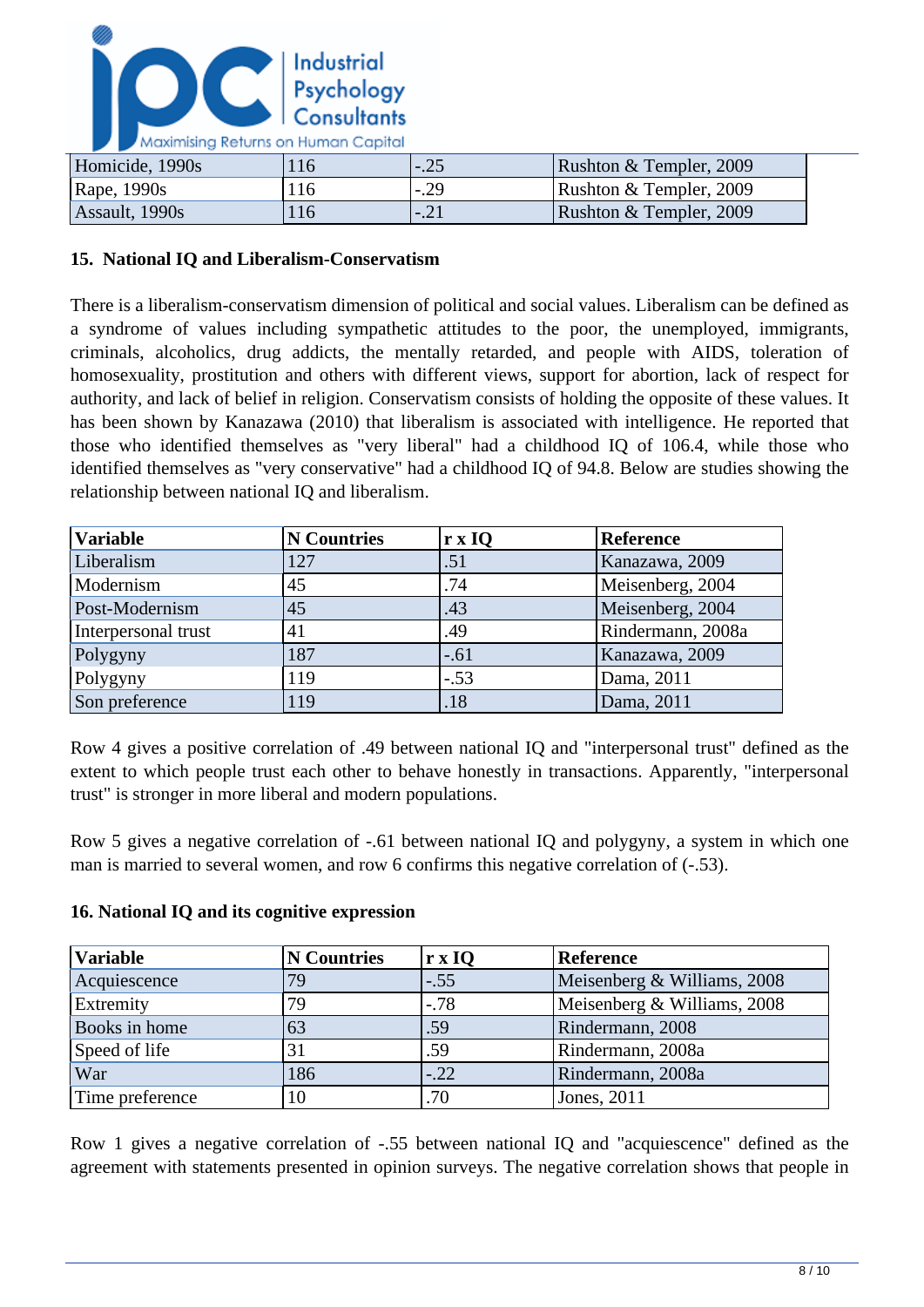

low IQ countries are more likely to acquiesce. Meisenberg and Williams (2008) report that acquiescence is associated at the individual level with low IQ, predict that the same association should be present across nations, and demonstrate that this is the case. Row 2 gives a negative correlation of -.78 between national IQ and "extremity" defined as the preferential use of the endpoints of the scale in statements presented in opinion surveys. Meisenberg and Williams (2008) note that extremity is associated at the individual level with low IQ, predict that the same association should be present across nations, and verify the prediction.

Row 3 gives a positive correlation of .59 between national IQ and the number of books in the home, largely reflecting the higher literacy in high IQ countries. Row 4 gives a positive correlation of .59 between national IQ and the speed of life as the speed of service at post offices, walking speed and the accuracy of clocks. The positive correlation suggests that the populations of high IQ countries are more energetic and alert.

Row 5 shows a negative correlation of -.22 between national IQ and war measured as participation, intensity and destructive effects of war in the years 1960-2000, including civil wars. The negative correlation shows that high IQ countries have less engagement in war. Row 6 shows a correlation of .70 between national IQ and low time preference in 10 Asian countries. Time preference was measured by responses to the question "Would you prefer \$3400 this month or \$3800 next month?" Choosing the second option indicates low time preference or in psychological terms, present orientation, delay discounting and a capacity to delay gratification. It has been shown in a meta-analysis of 24 studies that a low time preference (a capacity to delay gratification) is correlated with IQ at .23 (Shamosh and Gray, 2008)

# **17. National IQ and happiness**

Across various measures of happiness, there is a positive and significant correlation with national IQ.

| <b>Variable</b>        |     | <b>Pearson</b> | rank<br><b>Spearman</b> |
|------------------------|-----|----------------|-------------------------|
|                        |     | correlation    | correlation             |
| Happiness-Veenhoven    | 148 | .640           | .619                    |
| Satisfaction-Veenhoven | 136 | .631           | .608                    |
| Satisfaction-GWP       | 147 | .648           | .647                    |
| $WVS-1+2$              | 57  | .373           | 480                     |

# **Note: GWP – Gallup World Poll 2010, WVS – World Values Survey**

# **Conclusion**

While some of the research findings presented in this paper may sound controversial, one clear thing is that working on the cognitive development of a nation is key to socio-economic development. Governments need to invest in those interventions that enhance the cognitive ability of citizens especially children; better health, better nutrition and emotional stress-free environments.